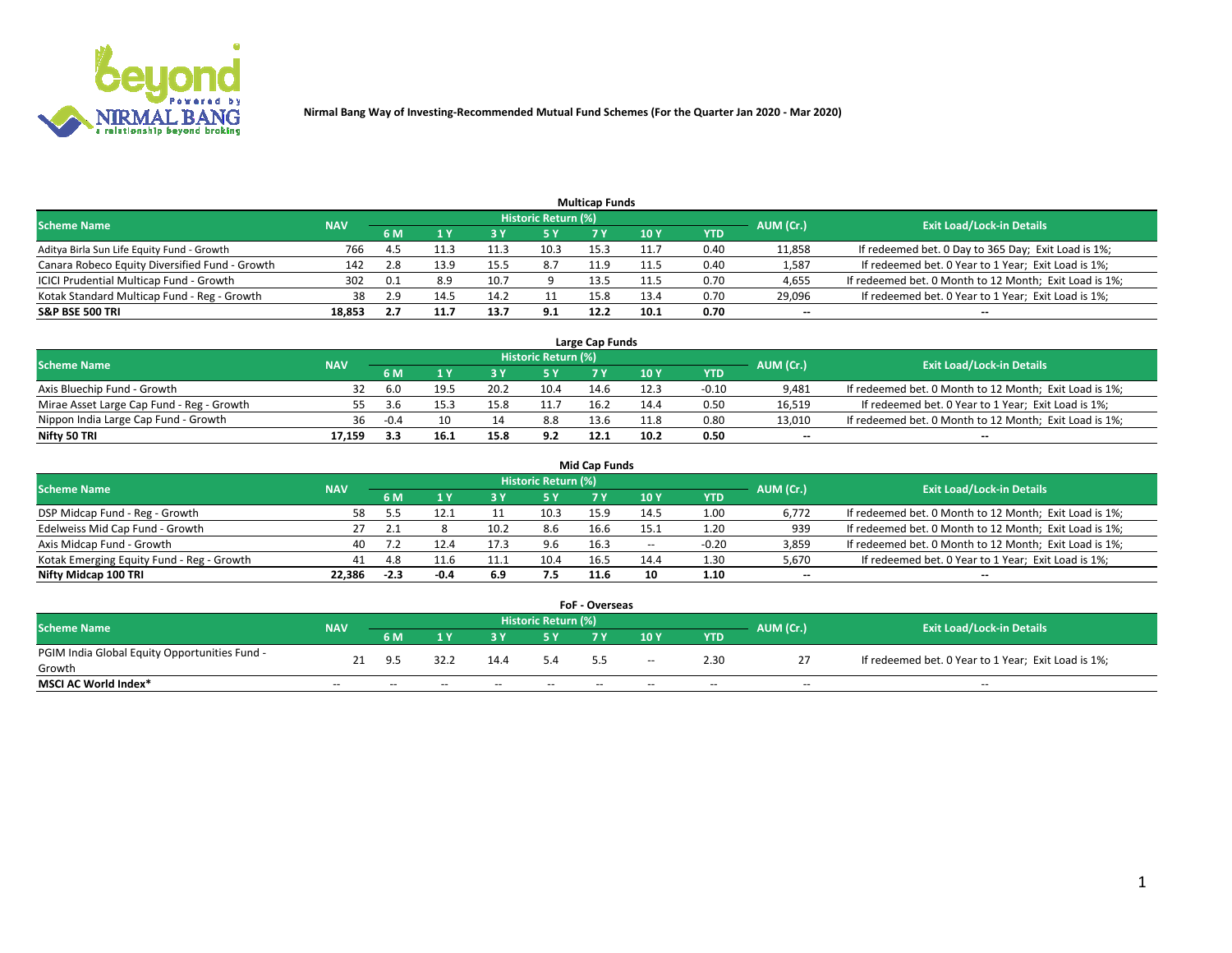

| Large & Midcap<br>Historic Return (%)            |            |     |      |      |      |      |      |      |                          |                                                     |  |  |  |  |
|--------------------------------------------------|------------|-----|------|------|------|------|------|------|--------------------------|-----------------------------------------------------|--|--|--|--|
| <b>Scheme Name</b>                               | <b>NAV</b> | 6 M |      |      | 5 Y  |      | 10Y  | YTD. | AUM (Cr.)                | <b>Exit Load/Lock-in Details</b>                    |  |  |  |  |
| Canara Robeco Emerging Equities - Growth         | 97         |     | 10.6 | 13.8 | 11.4 | 19.5 | 17.9 | 0.50 | 5,258                    | If redeemed bet. 0 Year to 1 Year; Exit Load is 1%; |  |  |  |  |
| Invesco India Growth Opportunities Fund - Growth |            |     |      | 15.4 | 10.4 | 14.8 | 12.3 | 0.30 | 2,108                    | If redeemed bet. 0 Year to 1 Year; Exit Load is 1%; |  |  |  |  |
| Principal Emerging Bluechip Fund - Growth        | 109        | 3.8 |      | 11.9 | 10.7 | 17.8 | 14.4 | 0.50 | 2,120                    | If redeemed bet. 0 Year to 1 Year; Exit Load is 1%; |  |  |  |  |
| NIFTY Large Midcap 250 TRI                       | /.479      |     | 8.8  | 13.1 | 9.7  | 13.5 | 11.1 | 0.80 | $\overline{\phantom{a}}$ | $- -$                                               |  |  |  |  |

| <b>Focused Funds</b>             |            |     |      |                                  |      |      |       |            |                          |                                                        |  |  |  |
|----------------------------------|------------|-----|------|----------------------------------|------|------|-------|------------|--------------------------|--------------------------------------------------------|--|--|--|
| <b>Scheme Name</b>               | <b>NAV</b> |     |      | <b>Exit Load/Lock-in Details</b> |      |      |       |            |                          |                                                        |  |  |  |
|                                  |            | 6 M |      |                                  |      |      | 10 Y  | <b>YTD</b> | AUM (Cr.)                |                                                        |  |  |  |
| Axis Focused 25 Fund - Growth    |            | 6.8 | 16.9 | 18.6                             | 12.5 | 14.8 | $- -$ | 0.10       | 8.891                    | If redeemed bet. 0 Month to 12 Month; Exit Load is 1%; |  |  |  |
| SBI Focused Equity Fund - Growth | 154        |     |      |                                  |      |      | 16.5  | 0.20       | 6.526                    | If redeemed bet. 0 Year to 1 Year: Exit Load is 1%:    |  |  |  |
| <b>S&amp;P BSE 500 TRI</b>       | 18.853     |     |      | 13.7                             | 9.1  | 12.2 | 10.1  | 0.70       | $\overline{\phantom{a}}$ | $\overline{\phantom{a}}$                               |  |  |  |

| <b>Small Cap Funds</b>                         |            |        |        |                     |      |        |       |      |           |                                                     |  |  |  |  |
|------------------------------------------------|------------|--------|--------|---------------------|------|--------|-------|------|-----------|-----------------------------------------------------|--|--|--|--|
| <b>Scheme Name</b>                             | <b>NAV</b> |        |        | Historic Return (%) |      |        |       |      | AUM (Cr.) | <b>Exit Load/Lock-in Details</b>                    |  |  |  |  |
|                                                |            | 6 M    |        | 3Y                  | 5 Y  | 7 Y    | 10Y   | YTD  |           |                                                     |  |  |  |  |
| Franklin India Smaller Companies Fund - Growth |            | $-4.5$ | $-2.8$ | 4.1                 | 6.4  | 16.5   | 14.6  | 1.70 | 6,953     | If redeemed bet. 0 Year to 1 Year; Exit Load is 1%; |  |  |  |  |
| HDFC Small Cap Fund - Growth                   | 39         | $-7.4$ | -6.8   | 10.4                | 8.6  | 13.7   | 11.4  | 2.10 | 9,034     | If redeemed bet. 0 Year to 1 Year; Exit Load is 1%; |  |  |  |  |
| L&T Emerging Businesses Fund - Reg - Growth    | 23         | $-2.4$ | -5.5   | 9.6                 | 10.4 | $\sim$ | $- -$ | 1.80 | 6,006     | If redeemed bet. 0 Year to 1 Year; Exit Load is 1%; |  |  |  |  |
| SBI Small Cap Fund - Growth                    | 54         |        | 8.4    |                     | 13.4 | 22.8   | 17.5  | 1.50 | 3,035     | If redeemed bet. 0 Year to 1 Year; Exit Load is 1%; |  |  |  |  |
| Nifty Smallcap 100 TRI                         | 7.320      | -3.9   | $-5.2$ |                     | 3.2  | 7.6    | 6.6   | 2.20 | $\sim$    | $- -$                                               |  |  |  |  |

## **ELSS Schemes (Tax Saving u/s 80-C)**

| <b>Scheme Name</b>                           | <b>NAV</b> |     |      | <b>Historic Return (%)</b> |           |      |      |      | AUM (Cr.) | <b>Exit Load/Lock-in Details</b> |
|----------------------------------------------|------------|-----|------|----------------------------|-----------|------|------|------|-----------|----------------------------------|
|                                              |            | 6 M | 1 Y  |                            | <b>5Y</b> | 7 Y  | 10Y  | YTD  |           |                                  |
| Aditya Birla Sun Life Tax Relief 96 - Growth | 32         | 4.2 |      | 12.6                       | 9.8       | 15.2 | 11.4 | 0.70 | 9,998     | Nil                              |
| Axis Long Term Equity Fund - Growth          | 49         | 5.9 | 16.6 | 17.4                       |           | 18.5 | 17.3 | 0.20 | 21,160    | Nil                              |
| Canara Robeco Equity Tax Saver Fund - Growth | 69         |     |      | 14.1                       | 8.3       | 12.4 |      | 0.20 | 988       | Nil                              |
| Invesco India Tax Plan - Growth              | 54         | 3.5 |      | 13.4                       | 9.7       | 15.3 | 13.4 | 0.30 | 977       | Nil                              |
| Mirae Asset Tax Saver Fund - Reg - Growth    | 19         | 5.6 |      | 18.3                       | $- -$     | --   | --   | 1.10 | 2,877     | Nil                              |
| S&P BSE 200 TRI                              | 6.113      |     |      | 14.5                       | 9.4       | 12.4 | 10.3 | 0.60 | $\sim$    | $- -$                            |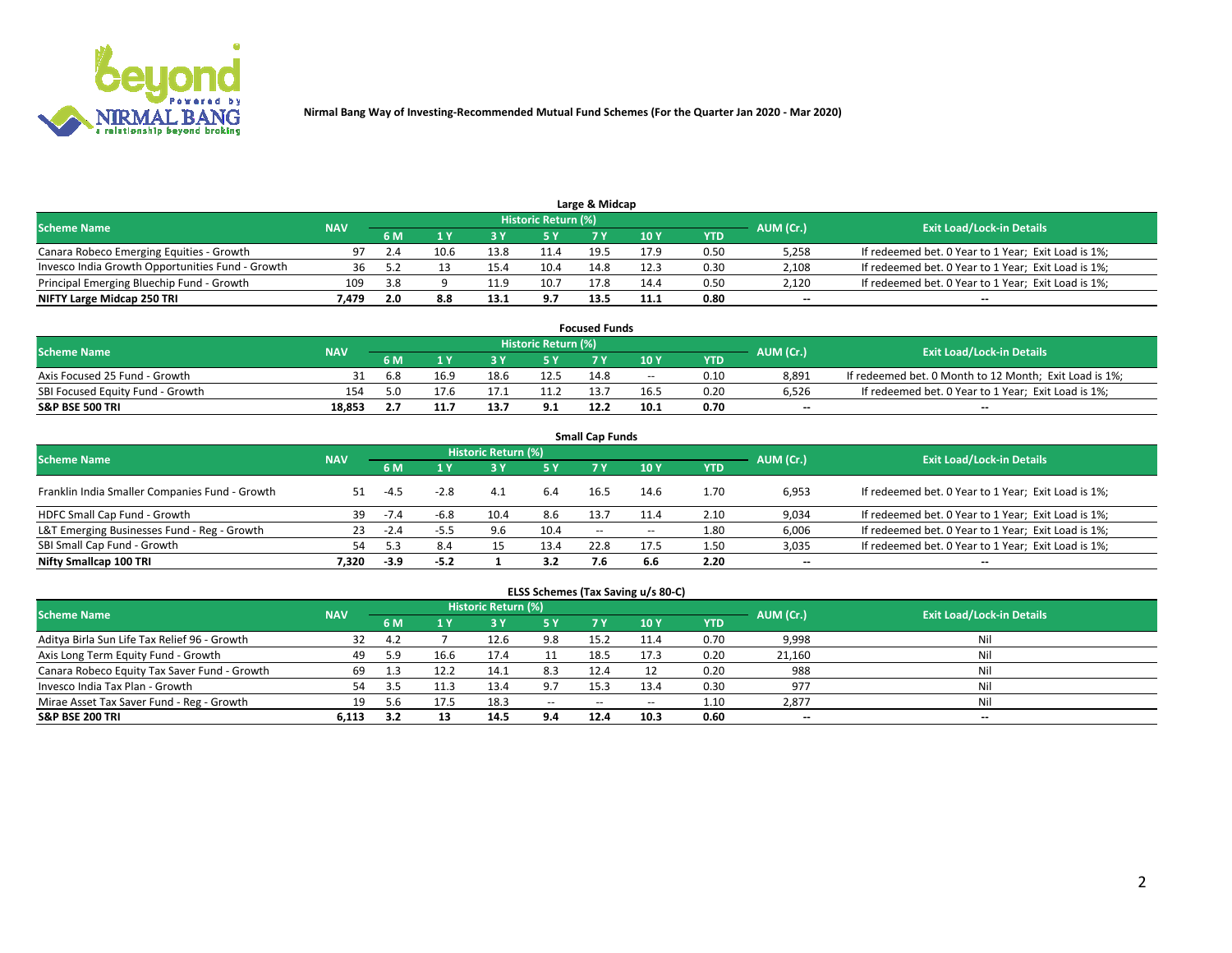

| <b>Contra/Value Fund</b><br>Historic Return (%) |            |      |      |      |      |      |      |      |           |                                                     |  |  |  |  |
|-------------------------------------------------|------------|------|------|------|------|------|------|------|-----------|-----------------------------------------------------|--|--|--|--|
| <b>Scheme Name</b>                              | <b>NAV</b> | 6 M  |      |      | 5 Y  | 7 V  | 10Y  | YTD  | AUM (Cr.) | <b>Exit Load/Lock-in Details</b>                    |  |  |  |  |
| Kotak India EQ Contra Fund - Reg - Growth       | 56         | 3.6  |      | 15.3 | 9.5  |      | 10.8 | 0.90 | 883       | If redeemed bet. 0 Year to 1 Year; Exit Load is 1%; |  |  |  |  |
| Invesco India Contra Fund - Growth              | 50         |      | 8.8  | 14.2 | 10.5 | 15.9 | 12.5 | 0.90 | 4,558     | If redeemed bet. 0 Year to 1 Year; Exit Load is 1%; |  |  |  |  |
| UTI Value Opportunities Fund - Growth           |            |      | 12.9 | 11.6 | 5.9  | 10.4 | 10.3 | 0.60 | 4,542     | If redeemed bet. 0 Year to 1 Year; Exit Load is 1%; |  |  |  |  |
| Nippon India Value Fund - Growth                | 76         | -0.5 | 8.6  | 12.1 |      | 11.8 | 10.4 | 1.00 | 3,129     | If redeemed bet. 0 Year to 1 Year; Exit Load is 1%; |  |  |  |  |
| <b>S&amp;P BSE 500 TRI</b>                      | 18,853     |      | 11.7 | 13.7 | 9.1  | 12.2 | 10.1 | 0.70 | $\sim$    | $- -$                                               |  |  |  |  |

| Sector/Thematic                                                           |            |         |      |                     |       |       |                          |            |                          |                                                        |  |  |  |
|---------------------------------------------------------------------------|------------|---------|------|---------------------|-------|-------|--------------------------|------------|--------------------------|--------------------------------------------------------|--|--|--|
| <b>Scheme Name</b>                                                        | <b>NAV</b> |         |      | Historic Return (%) |       |       |                          |            | AUM (Cr.)                | <b>Exit Load/Lock-in Details</b>                       |  |  |  |
|                                                                           |            | 6 M     | 1 Y  | 73 Y                | 15 Y  | 7 Y   | 10Y                      | <b>YTD</b> |                          |                                                        |  |  |  |
| Canara Robeco Consumer Trends Fund - Reg -<br>Growth                      | 42         | 6.6     | 13.7 | 17.1                | 11    | 14.4  | 14.7                     | $-0.30$    | 371                      | If redeemed bet. 0 Year to 1 Year; Exit Load is 1%;    |  |  |  |
| Mirae Asset Great Consumer Fund - Growth                                  | 37         | 7.3     |      | 18.6                | 12    | 15.5  | $\overline{\phantom{a}}$ | 0.40       | 952                      | If redeemed bet. 0 Year to 1 Year; Exit Load is 1%;    |  |  |  |
| ICICI Prudential Technology Fund - Growth                                 | 59         |         |      | 14.5                | 7.7   |       | 15.3                     | 2.00       | 412                      | If redeemed bet. 0 Day to 15 Day; Exit Load is 1%;     |  |  |  |
| Nippon India Pharma Fund - Growth                                         | 154        | 8.4     |      | 4.7                 | 3.9   | 11.8  | 13.3                     | 1.00       | 2,434                    | If redeemed bet. 0 Year to 1 Year; Exit Load is 1%;    |  |  |  |
| BNP Paribas India Consumption Fund - Reg - Growth                         | 13         | 9.3     | 20   | $- -$               | $- -$ | $- -$ | $- -$                    | 0.40       | 453                      | If redeemed bet. 0 Month to 12 Month; Exit Load is 1%; |  |  |  |
| ICICI Prudential Banking and Financial Services Fund -<br>Retail - Growth | 70         | 1.<br>- | 16.6 | 18.6                | 13.2  |       | 16.9                     | 1.00       | 3,632                    | If redeemed bet. 0 Day to 15 Day; Exit Load is 1%;     |  |  |  |
| <b>S&amp;P BSE 500 TRI</b>                                                | 18.853     | 2.7     | 11.7 | 13.7                | 9.1   | 12.2  | 10.1                     | 0.70       | $\overline{\phantom{a}}$ | $\overline{\phantom{a}}$                               |  |  |  |

|                                                            |            |        |      |                     |               |                          | <b>Dynamic Asset Allocation Funds</b> |            |           |                                                          |
|------------------------------------------------------------|------------|--------|------|---------------------|---------------|--------------------------|---------------------------------------|------------|-----------|----------------------------------------------------------|
| <b>Scheme Name</b>                                         | <b>NAV</b> |        |      | Historic Return (%) |               |                          |                                       |            |           | <b>Exit Load/Lock-in Details</b>                         |
|                                                            |            | 6 M    |      | 3 Y                 | 5 Y           | 7 Y                      | 10 <sub>Y</sub>                       | <b>YTD</b> | AUM (Cr.) |                                                          |
| ICICI Prudential Balanced Advantage Fund - Reg -<br>Growth | 38         | 5.2    | 12.3 | 10.4                | 9.1           | 11.8                     |                                       | 0.30       | 28,383    | If redeemed bet. 0 Year to 1 Year; Exit Load is 1%;      |
| Invesco India Dynamic Equity Fund - Growth                 | 30         | 2.1    | 9.8  | 10.3                | 7.9           | 11.7                     | 10.1                                  | 0.0        | 912       | If redeemed bet. 0 Month to 3 Month; Exit Load is 0.25%; |
| Nippon India Balanced Advantage Fund - Growth              | 95         | 2.0    | 9.6  | 10.8                | 7.8           |                          | 10.4                                  | 0.50       | 2,612     | If redeemed bet. 0 Month to 12 Month; Exit Load is 1%;   |
| HDFC Balanced Advantage Fund - Growth                      | 203        | $-2.3$ |      | 12.8                | 8.7           | 11.3                     | 10.7                                  | 0.70       | 44,345    | If redeemed bet. 0 Year to 1 Year; Exit Load is 1%;      |
| SBI Dynamic Asset Allocation Fund - Reg - Growth           | 14         | 3.2    | 6.4  | 10.4                | $\sim$ $\sim$ | $\overline{\phantom{a}}$ | $- -$                                 | 0.30       | 676       | If redeemed bet. 0 Month to 12 Month; Exit Load is 1%;   |
| NIFTY 50 Hybrid Composite Debt 65:35 Index                 | 10,608     | 3.9    | 14.6 | 12.8                | 9.1           | 11                       | 9.8                                   | 0.40       | $\sim$    | $\overline{\phantom{a}}$                                 |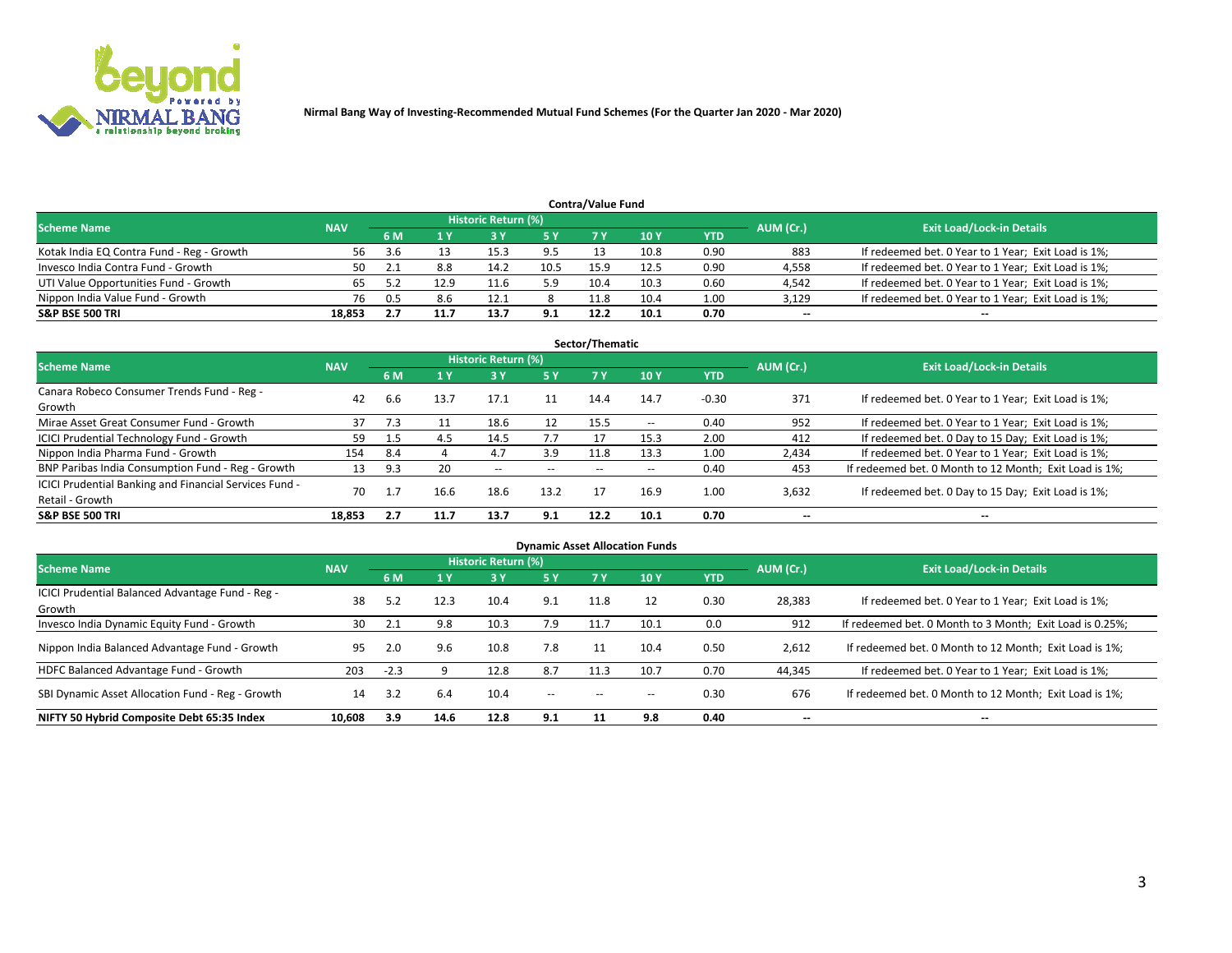

| <b>Hybrid Aggressive</b>                        |            |                                  |      |      |       |       |                 |      |                          |                                                        |  |  |  |  |
|-------------------------------------------------|------------|----------------------------------|------|------|-------|-------|-----------------|------|--------------------------|--------------------------------------------------------|--|--|--|--|
| <b>Scheme Name</b>                              | AUM (Cr.)  | <b>Exit Load/Lock-in Details</b> |      |      |       |       |                 |      |                          |                                                        |  |  |  |  |
|                                                 | <b>NAV</b> | 6 M                              |      |      | 5 Y   | 7 Y   | 10 <sub>Y</sub> | YTD  |                          |                                                        |  |  |  |  |
| ICICI Prudential Equity & Debt Fund - Growth    | 141        |                                  |      | 10.1 | 9.2   | 13.8  | 13.3            | 0.50 | 23,501                   | If redeemed bet. 0 Year to 1 Year; Exit Load is 1%;    |  |  |  |  |
| Mirae Asset Hybrid - Equity Fund - Reg - Growth |            |                                  | 14.2 | 13.2 | $- -$ | $- -$ | --              | 0.60 | 3,005                    | If redeemed bet. 0 Year to 1 Year; Exit Load is 1%;    |  |  |  |  |
| SBI Equity Hybrid Fund - Growth                 | 146        |                                  |      | 13.2 | 9.9   | 14.2  | 11.8            | 0.40 | 31,248                   | If redeemed bet. 0 Month to 12 Month; Exit Load is 1%; |  |  |  |  |
| Canara Robeco Equity Hybrid Fund - Growth       | 169        |                                  | 12.9 | 11.9 |       | 12.9  | 12.1            | 0.30 | 2,701                    | If redeemed bet. 0 Year to 1 Year; Exit Load is 1%;    |  |  |  |  |
| NIFTY 50 Hybrid Composite Debt 65:35 Index      | 10,608     | 3.9                              | 14.6 | 12.8 | 9.1   |       | 9.8             | 0.40 | $\overline{\phantom{a}}$ | $- -$                                                  |  |  |  |  |

|                                            |            |           |                                  |     |     | <b>Arbitrage Fund</b> |       |        |                                                          |
|--------------------------------------------|------------|-----------|----------------------------------|-----|-----|-----------------------|-------|--------|----------------------------------------------------------|
| Scheme Name                                | <b>NAV</b> | AUM (Cr.) | <b>Exit Load/Lock-in Details</b> |     |     |                       |       |        |                                                          |
|                                            |            | 1 M       | ያ M                              | 6 M |     |                       | YTD   |        |                                                          |
| IDFC Arbitrage Fund - Reg - Growth         | 24         |           |                                  |     | 6.3 | 6.                    | 27.40 | 11,895 | If redeemed bet. 0 Month to 1 Month; Exit Load is 0.25%; |
| Kotak Equity Arbitrage Fund - Reg - Growth | 28         | .5.b      |                                  |     | 6.2 | $b$ .:                | 27.10 | 17,363 | If redeemed bet. 0 Day to 30 Day; Exit Load is 0.25%;    |
| Nippon India Arbitrage Fund - Growth       | 20         | .5.b      |                                  |     | 6.3 | b.:                   | 28.60 | 10.224 | If redeemed bet. 0 Month to 1 Month; Exit Load is 0.25%; |

|                                          |            |           |                                  |                          |                          | <b>Equity Saver</b> |        |            |                          |                                                        |
|------------------------------------------|------------|-----------|----------------------------------|--------------------------|--------------------------|---------------------|--------|------------|--------------------------|--------------------------------------------------------|
| Scheme Name                              | <b>NAV</b> | AUM (Cr.) | <b>Exit Load/Lock-in Details</b> |                          |                          |                     |        |            |                          |                                                        |
|                                          |            | 6 M       |                                  |                          |                          |                     | 10 Y   | <b>YTD</b> |                          |                                                        |
| Axis Equity Saver Fund - Reg - Growth    |            |           |                                  |                          | $\sim$                   | $- -$               | $\sim$ | 0.30       | 813                      | If redeemed bet. 0 Month to 12 Month; Exit Load is 1%; |
| Kotak Equity Savings Fund - Reg - Growth |            | ≺.∧ร      |                                  | 8.6                      |                          | $\sim$ $\sim$       | $\sim$ | 0.20       | 1,869                    | If redeemed bet. 0 Year to 1 Year; Exit Load is 1%;    |
| CRISIL Hybrid 50+50 - Moderate Index*    |            | --        | $-$                              | $\overline{\phantom{a}}$ | $\overline{\phantom{a}}$ | $\sim$              | --     | $\sim$     | $\overline{\phantom{a}}$ | $-$                                                    |

| <b>Liquid Funds</b>              |            |      |     |                            |     |                          |            |                 |           |                                  |  |  |  |  |
|----------------------------------|------------|------|-----|----------------------------|-----|--------------------------|------------|-----------------|-----------|----------------------------------|--|--|--|--|
| Scheme Name                      | <b>NAV</b> |      |     | <b>Historic Return (%)</b> |     |                          | <b>YTM</b> | Avg             | AUM (Cr.) | <b>Exit Load/Lock-in Details</b> |  |  |  |  |
|                                  |            | 1 W. | 2 W | 1 M                        | 3M  | 71 Y                     |            | <b>Maturity</b> |           |                                  |  |  |  |  |
| Axis Liquid Fund - Growth        | 2.164      |      |     |                            | 5.4 | b.b                      | 5.26       | 0.09            | 30,628    | *Ref Footnote                    |  |  |  |  |
| IDFC Cash Fund - Reg - Growth    | 2.361      | 5.5  | 5.3 |                            | 5.1 | 6.3                      | 5.04       | 0.10            | 11,140    | *Ref Footnote                    |  |  |  |  |
| Kotak Liquid Fund - Reg - Growth | 3,949      | 4.د  |     |                            | 5.3 |                          |            | 0.11            | 30,493    | *Ref Footnote                    |  |  |  |  |
| <b>CRISIL Liquid Fund Index</b>  | $\sim$     | 6.2  |     |                            | 5.7 | $\overline{\phantom{a}}$ | $-$        | $\sim$          | $\sim$    | $\sim$                           |  |  |  |  |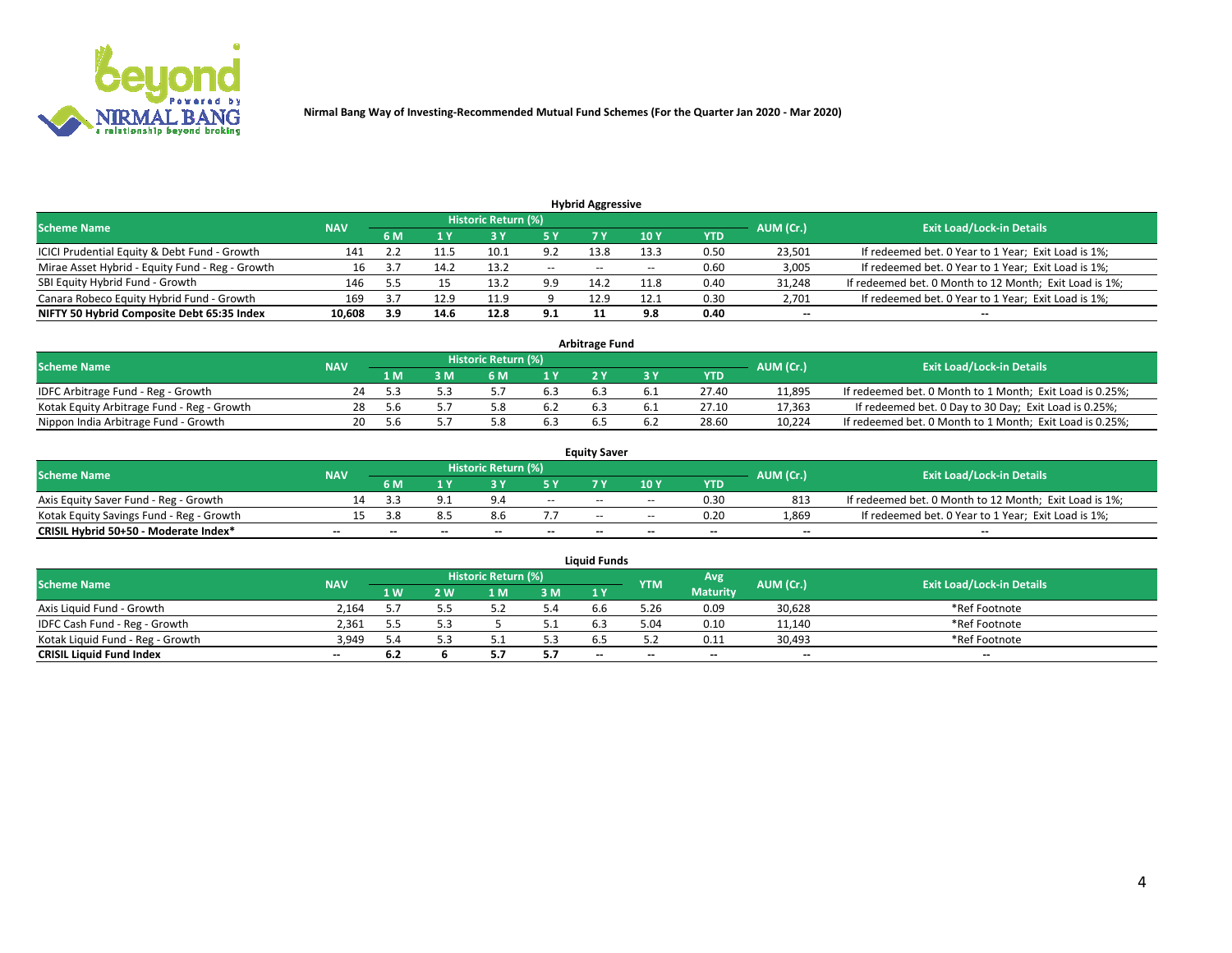

| <b>Ultra Short Fund</b>                       |            |     |     |                     |       |           |            |                 |           |                                  |  |  |  |  |
|-----------------------------------------------|------------|-----|-----|---------------------|-------|-----------|------------|-----------------|-----------|----------------------------------|--|--|--|--|
| <b>Scheme Name</b>                            | <b>NAV</b> |     |     | Historic Return (%) |       |           | <b>YTM</b> | Avg             | AUM (Cr.) | <b>Exit Load/Lock-in Details</b> |  |  |  |  |
|                                               |            | 1 M | 3 M | 6 M                 | 1 Y   | <b>3Y</b> |            | <b>Maturity</b> |           |                                  |  |  |  |  |
| IDFC Ultra Short Term Fund - Reg - Growth     |            |     |     |                     |       | $- -$     | 5.69       | 0.47            | 4,369     | Nil                              |  |  |  |  |
| Sundaram Ultra Short Term Fund - Reg - Growth |            |     |     | -6.1                | $- -$ | --        |            | 0.43            | 344       | Nil                              |  |  |  |  |
| L&T Ultra Short Term Fund - Growth            |            | Δ.  |     |                     | 7.6   |           | -25        | 0.40            | 2,782     | Nil                              |  |  |  |  |
| <b>NIFTY Ultra Short Duration Debt Index</b>  | 4.000      | 5.8 | 6.7 |                     | 7.8   |           | $\sim$     | $\sim$          | $\sim$    | $- -$                            |  |  |  |  |

| <b>Money Market Fund</b>                                   |            |          |     |                     |        |    |            |                 |           |                                  |  |  |  |
|------------------------------------------------------------|------------|----------|-----|---------------------|--------|----|------------|-----------------|-----------|----------------------------------|--|--|--|
| <b>Scheme Name</b>                                         | <b>NAV</b> |          |     | Historic Return (%) |        |    | <b>YTM</b> | 'Avg            | AUM (Cr.) | <b>Exit Load/Lock-in Details</b> |  |  |  |
|                                                            |            | 1 M      | 3 M | 6 M                 | 1 Y    | 3Y |            | <b>Maturity</b> |           |                                  |  |  |  |
| Aditya Birla Sun Life Money Manager Fund - Reg -<br>Growth | 265        |          |     |                     |        |    | 5.53       | 0.36            | 11,145    | Nil                              |  |  |  |
| Franklin India Savings Fund - Growth                       | 36         | 4.9      |     | 7.9                 | 8.5    |    | 5.52       | 0.38            | 5,072     | Nil                              |  |  |  |
| Nippon India Money Market Fund - Growth                    | 2.989      | <u>.</u> | 6.5 |                     | 8.1    |    | 5.43       | 0.33            | 3,739     | Nil                              |  |  |  |
| <b>CRISIL Liquid Fund Index</b>                            | $- -$      |          |     | 6.1                 | $\sim$ | -- | --         | $\sim$          | $\sim$    | $\sim$                           |  |  |  |

| <b>Short Term Fund</b>                          |            |     |     |                     |     |           |            |                 |           |                                  |  |  |  |  |
|-------------------------------------------------|------------|-----|-----|---------------------|-----|-----------|------------|-----------------|-----------|----------------------------------|--|--|--|--|
| <b>Scheme Name</b>                              | <b>NAV</b> |     |     | Historic Return (%) |     |           | <b>YTM</b> | Avg             | AUM (Cr.) | <b>Exit Load/Lock-in Details</b> |  |  |  |  |
|                                                 |            | 1 M | 3 M | 6 M                 | 1Y  | <b>3Y</b> |            | <b>Maturity</b> |           |                                  |  |  |  |  |
| Axis Short Term Fund - Growth                   | 22         | 43  | 8.8 | 10.1                | 9.9 |           | 6.54       | 2.40            | 3,674     | Nil                              |  |  |  |  |
| HDFC Short Term Debt Fund - Growth              | 22         | 4.b | 9.4 | 10.3                | 9.8 |           | 6.99       | 3.04            | 9,702     | Nil                              |  |  |  |  |
| IDFC Bond Fund - Short Term Plan - Reg - Growth | 41         |     | 8.2 | 9.9                 | 9.9 |           | 6.51       | 2.12            | 11,356    | Nil                              |  |  |  |  |
| Kotak Bond Short Term Fund - Reg - Growth       |            |     | 7.9 | 9.4                 | 9.7 |           | 7.03       | 3.10            | 10,397    | Nil                              |  |  |  |  |
| L&T Short Term Bond Fund - Reg - Growth         |            |     |     | Q <sub>2</sub>      | 9.5 |           | 6.35       | 2.18            | 5,025     | Nil                              |  |  |  |  |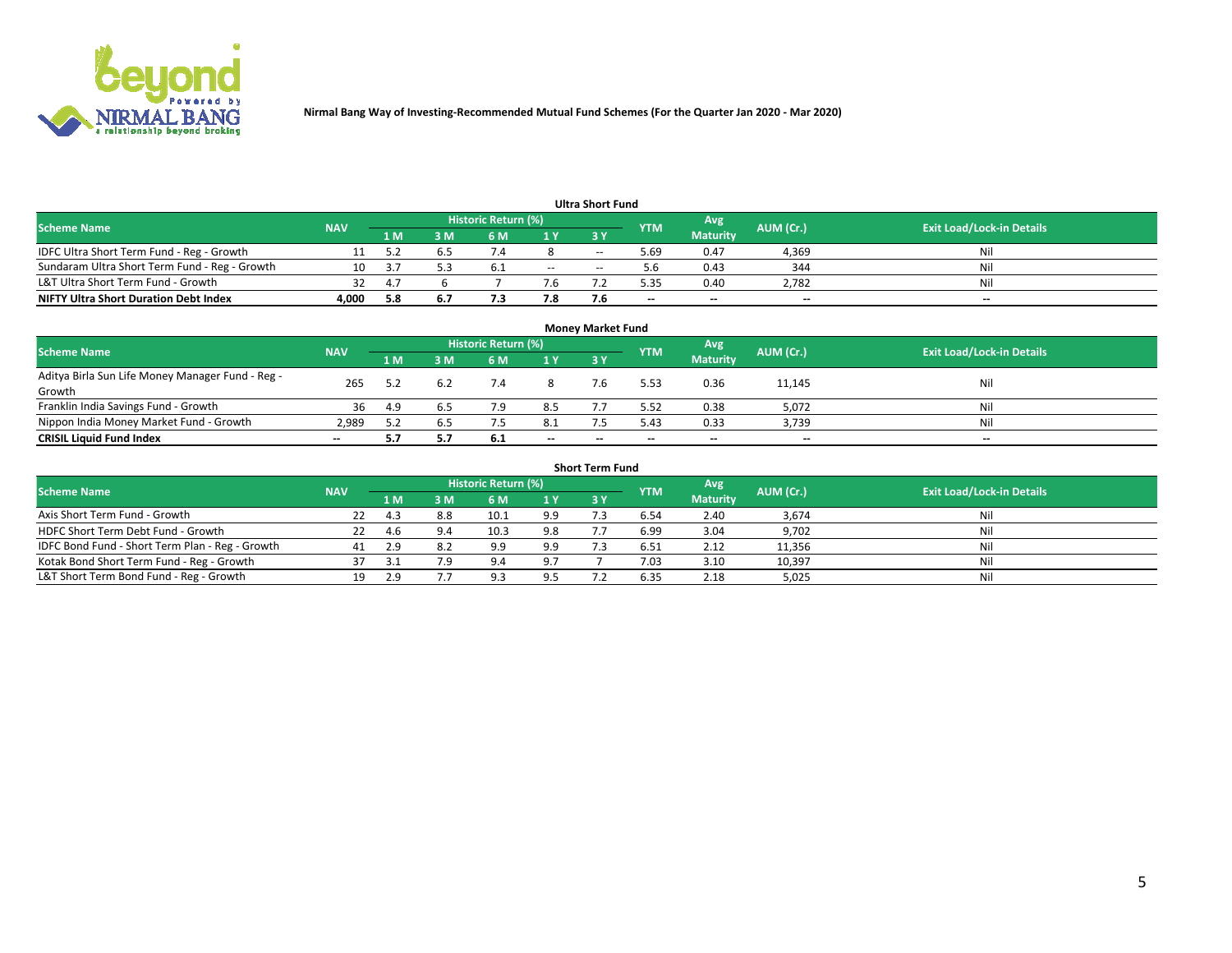

| <b>Low Duration Fund</b>                  |            |     |     |                            |      |  |            |                 |           |                                  |  |  |  |
|-------------------------------------------|------------|-----|-----|----------------------------|------|--|------------|-----------------|-----------|----------------------------------|--|--|--|
| <b>Scheme Name</b>                        | <b>NAV</b> |     |     | <b>Historic Return (%)</b> |      |  | <b>YTM</b> | Avg             | AUM (Cr.) | <b>Exit Load/Lock-in Details</b> |  |  |  |
|                                           |            | 1 M | ያ M | 5 M                        | 4 V. |  |            | <b>Maturity</b> |           |                                  |  |  |  |
| Axis Treasury Advantage Fund - Growth     | 2.222      |     |     | 8.5                        | 8.8  |  | 5.87       | 0.85            | 4,128     | Nil                              |  |  |  |
| Canara Robeco Savings Fund - Reg - Growth |            |     |     |                            | -8.1 |  | 5.69       | 0.79            | 1,263     | Nil                              |  |  |  |
| IDFC Low Duration Fund - Reg - Growth     |            |     | 6.9 | 8.1                        | 8.4  |  | 5.81       | 0.90            | 5,204     | Nil                              |  |  |  |

| <b>Banking &amp; PSU Bond Funds</b>            |            |      |    |                            |      |           |                 |                 |           |                                  |  |  |  |
|------------------------------------------------|------------|------|----|----------------------------|------|-----------|-----------------|-----------------|-----------|----------------------------------|--|--|--|
| <b>Scheme Name</b>                             | <b>NAV</b> |      |    | <b>Historic Return (%)</b> |      |           | <b>YTM</b>      | Avg             | AUM (Cr.) | <b>Exit Load/Lock-in Details</b> |  |  |  |
|                                                |            | 1 M  | sм | 6 M                        |      | <b>3Y</b> |                 | <b>Maturity</b> |           |                                  |  |  |  |
| HDFC Banking and PSU Debt Fund - Reg - Growth  |            |      |    | 10.6                       | 10.4 |           | $^{\prime}$ .18 | 3.08            | 4.291     | Ni                               |  |  |  |
| Kotak Banking and PSU Debt Fund - Reg - Growth | 46         | .3.b |    | 10.4                       | 11.1 |           | 6.97            | 3.88            | 3,553     | Ni                               |  |  |  |
| IDFC Banking & PSU Debt Fund - Reg - Growth    |            | ۱O   |    |                            | 11.6 |           | 6.67            | 3.02            | 12.187    | Ni                               |  |  |  |

| <b>Corporate Bond Funds</b>                         |            |                                                        |     |                |      |     |      |                 |                                  |                                                         |  |  |  |  |
|-----------------------------------------------------|------------|--------------------------------------------------------|-----|----------------|------|-----|------|-----------------|----------------------------------|---------------------------------------------------------|--|--|--|--|
| <b>Scheme Name</b>                                  | <b>NAV</b> | Historic Return (%)<br>Avg'<br>AUM (Cr.)<br><b>YTM</b> |     |                |      |     |      |                 | <b>Exit Load/Lock-in Details</b> |                                                         |  |  |  |  |
|                                                     |            | 1 M                                                    | : M | 6 M            | 1 Y  | 3 Y |      | <b>Maturity</b> |                                  |                                                         |  |  |  |  |
| ICICI Prudential Corporate Bond Fund - Reg - Growth | 21         | 5.6                                                    | 8.8 | 9.8            | 10.1 |     | 6.8  | 2.58            | 11,096                           | Nil                                                     |  |  |  |  |
| L&T Triple Ace Bond Fund - Reg - Growth             |            |                                                        |     | 10.8           |      |     | 7.51 | 8.48            | 2,047                            | If redeemed bet. 0 Month to 3 Month; Exit Load is 0.5%; |  |  |  |  |
| Kotak Corporate Bond Fund - Std - Growth            | 2.646      | 4.Z                                                    | 8.1 | Q <sub>7</sub> | 9.7  |     | 6.42 | 1.58            | 3,801                            | Nil                                                     |  |  |  |  |

| <b>Credit Risk Fund</b>                    |            |     |      |                     |     |           |            |                 |           |                                                           |  |  |  |
|--------------------------------------------|------------|-----|------|---------------------|-----|-----------|------------|-----------------|-----------|-----------------------------------------------------------|--|--|--|
| <b>Scheme Name</b>                         | <b>NAV</b> |     |      | Historic Return (%) |     |           | <b>YTM</b> | Avg             | AUM (Cr.) | <b>Exit Load/Lock-in Details</b>                          |  |  |  |
|                                            |            | 1 M | 3 M  | .6 M                | 1 Y | <b>3Y</b> |            | <b>Maturity</b> |           |                                                           |  |  |  |
| ICICI Prudential Credit Risk Fund - Growth |            |     |      | 10.5                | 9.6 |           |            | 2.15            | 11,707    | If redeemed bet. 0 Year to 1 Year; Exit Load is 1%;       |  |  |  |
| Kotak Credit Risk Fund - Reg - Growth      |            |     | 10.1 | 10.3                | 9.1 |           |            | 2.68            | 4,979     | If redeemed bet. 0 Year to 1 Year; Exit Load is 1%;       |  |  |  |
|                                            |            |     |      |                     |     |           |            |                 |           | If redeemed bet. 0 Month to 12 Month; Exit Load is 3%; If |  |  |  |
| SBI Credit Risk Fund - Growth              |            | 6.2 |      | 8.4                 | 6.7 |           | 8.66       | 2.41            | 5,109     | redeemed bet. 12 Month to 24 Month; Exit Load is 1.5%; If |  |  |  |
|                                            |            |     |      |                     |     |           |            |                 |           | redeemed bet. 24 Month to 36 Month; Exit Load is 0.75%;   |  |  |  |